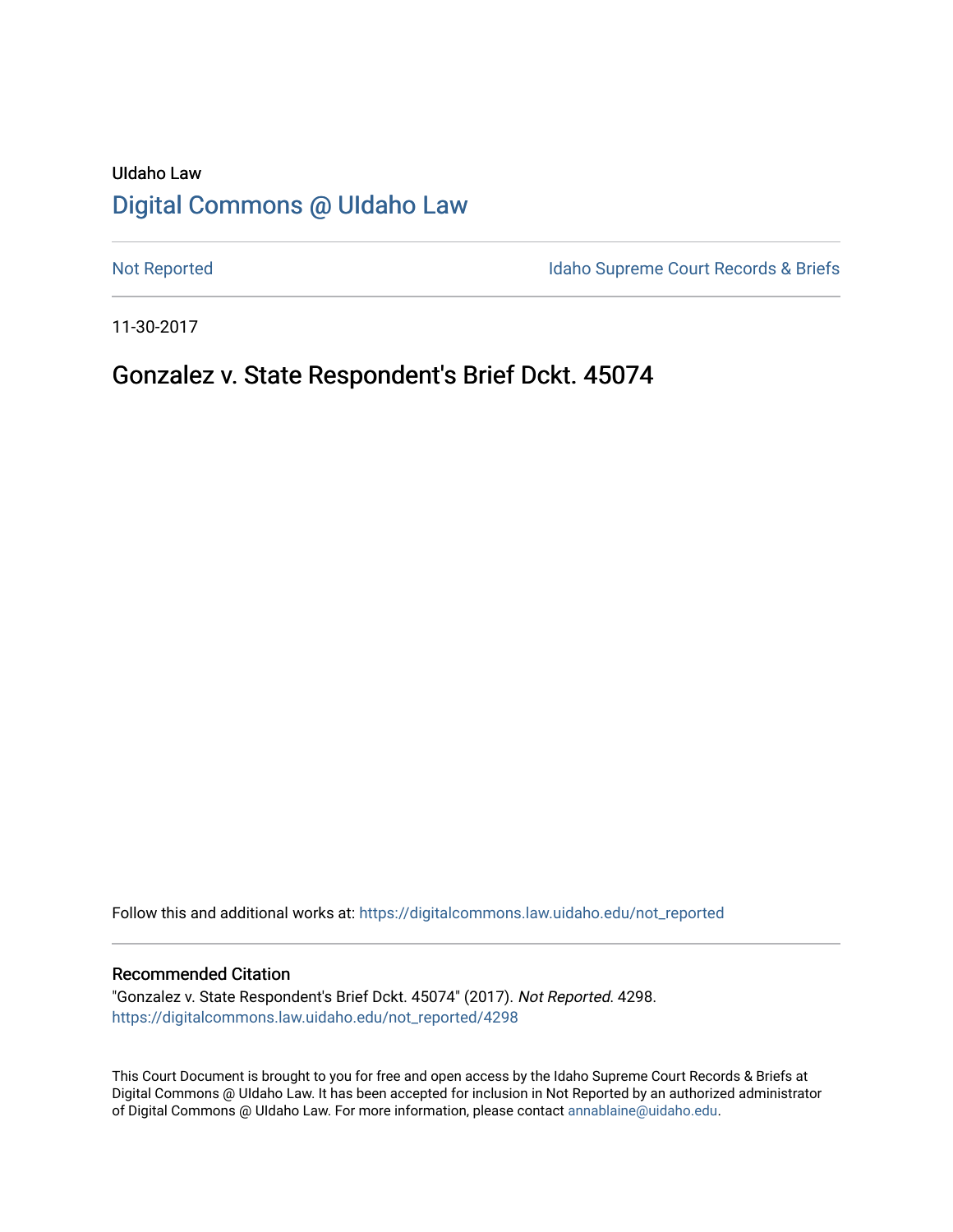#### **IN THE SUPREME COURT OF THE STATE OF IDAHO**

**)**

**)** 

**) ) ) ) ) )**

**LUIS ENRIQUE GONZALEZ,**

**Petitioner-Appellant,**

**v.**

**STATE OF IDAHO,**

**Defendant-Respondent.**

**) No. 45074** 

**) Twin Falls County Case No. CV42-2017-855** 

**BRIEF OF RESPONDENT** \_\_\_\_\_\_\_\_\_\_\_\_\_\_\_\_\_\_\_\_\_\_\_\_

\_\_\_\_\_\_\_\_\_\_\_\_\_\_\_\_\_\_\_\_\_\_\_\_

### **APPEAL FROM THE DISTRICT COURT OF THE FIFTH JUDICIAL DISTRICT OF THE STATE OF IDAHO, IN AND FOR THE COUNTY OF TWIN FALLS**

\_\_\_\_\_\_\_\_\_\_\_\_\_\_\_\_\_\_\_\_\_\_\_\_

## **HONORABLE RANDY J. STOKER District Judge**

\_\_\_\_\_\_\_\_\_\_\_\_\_\_\_\_\_\_\_\_\_\_\_\_

**LAWRENCE G. WASDEN Attorney General State of Idaho**

**PAUL R. PANTHER Deputy Attorney General Chief, Criminal Law Division**

**KENNETH K. JORGENSEN Deputy Attorney General Criminal Law Division P. O. Box 83720 Boise, Idaho 83720-0010 (208) 334-4534** 

**ATTORNEYS FOR DEFENDANT-RESPONDENT**

**JUSTIN M. CURTIS Deputy State Appellate Public Defender 322 E. Front St., Ste. 570 Boise, Idaho 83702 (208) 334-2712** 

**ATTORNEY FOR PETITIONER-APPELLANT**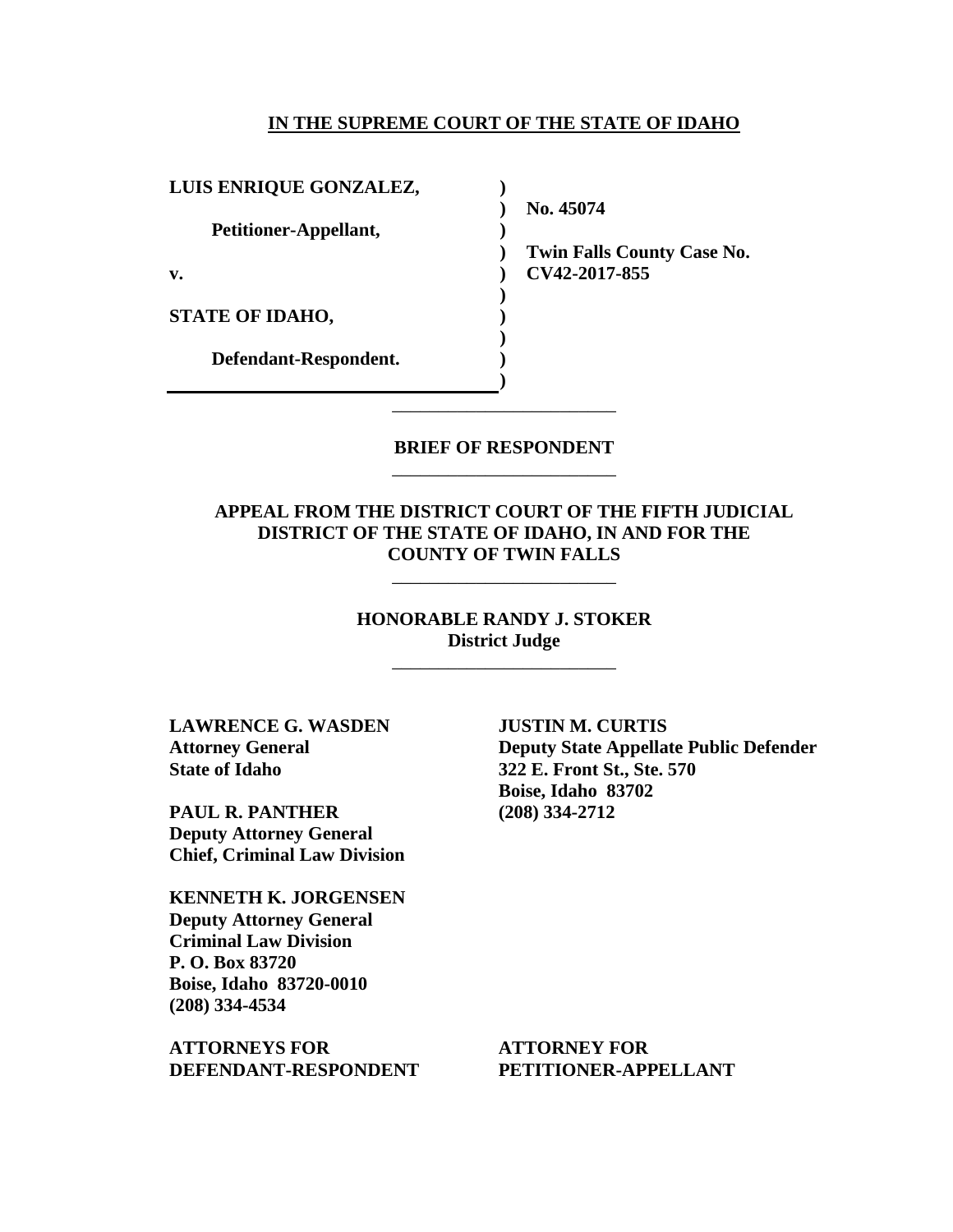# **TABLE OF CONTENTS**

| А.        |                                                      |                                               |  |
|-----------|------------------------------------------------------|-----------------------------------------------|--|
| <b>B.</b> |                                                      |                                               |  |
| C.        | Gonzalez's Claims Could Not Be Developed Into Viable |                                               |  |
|           | 1.                                                   | Gonzalez's Claims Were Not Potentially Viable |  |
|           | 2.                                                   | Gonzalez's Claims Were Not Potentially Viable |  |
|           |                                                      |                                               |  |
|           |                                                      |                                               |  |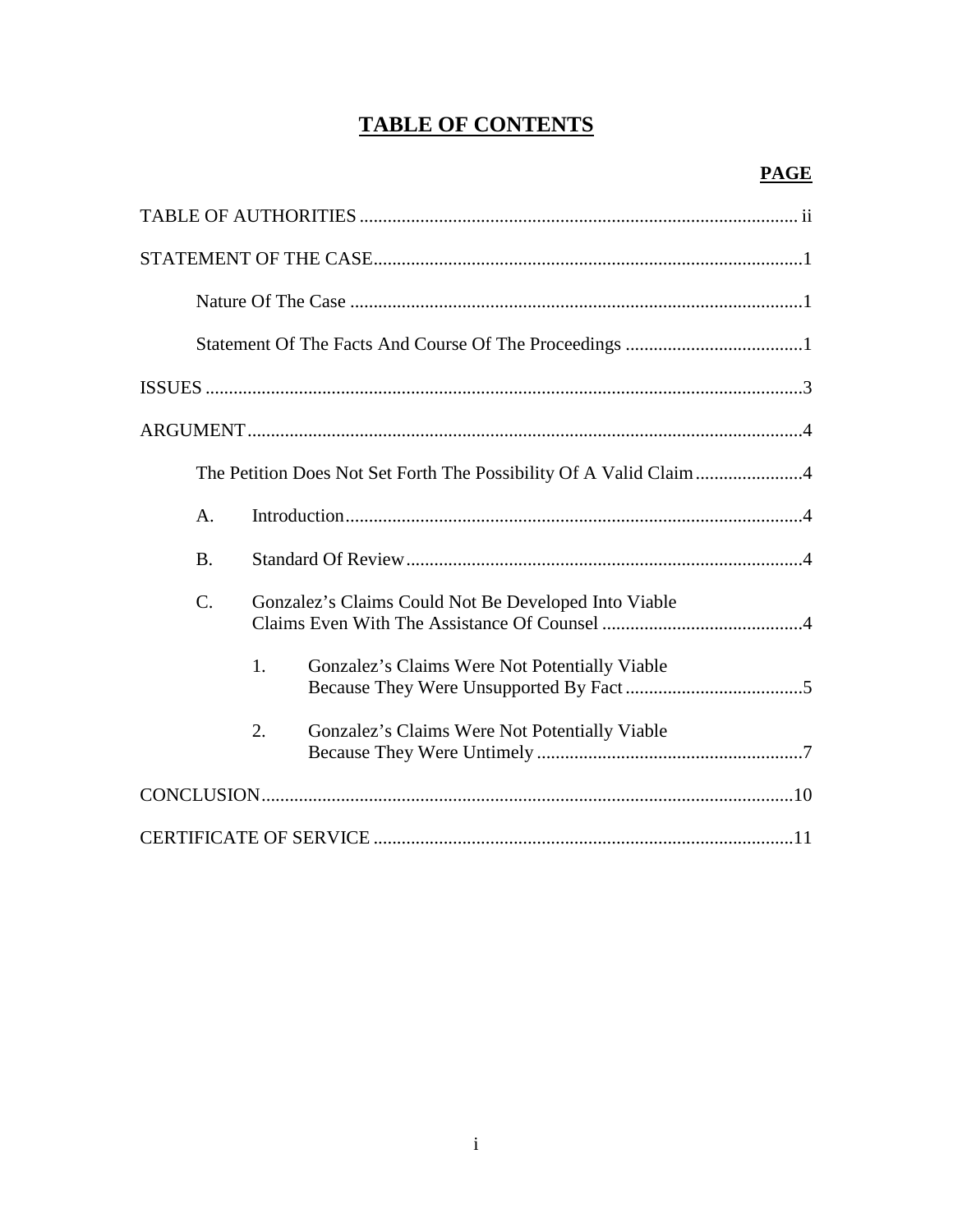# **TABLE OF AUTHORITIES**

| <b>CASES</b> | <b>PAGE</b> |
|--------------|-------------|
|              |             |
|              |             |
|              |             |
|              |             |
|              |             |
|              |             |
|              |             |
|              |             |
|              |             |
|              |             |
|              |             |
|              |             |
|              |             |
|              |             |
|              |             |
|              |             |
|              |             |
|              |             |

## **STATUTES**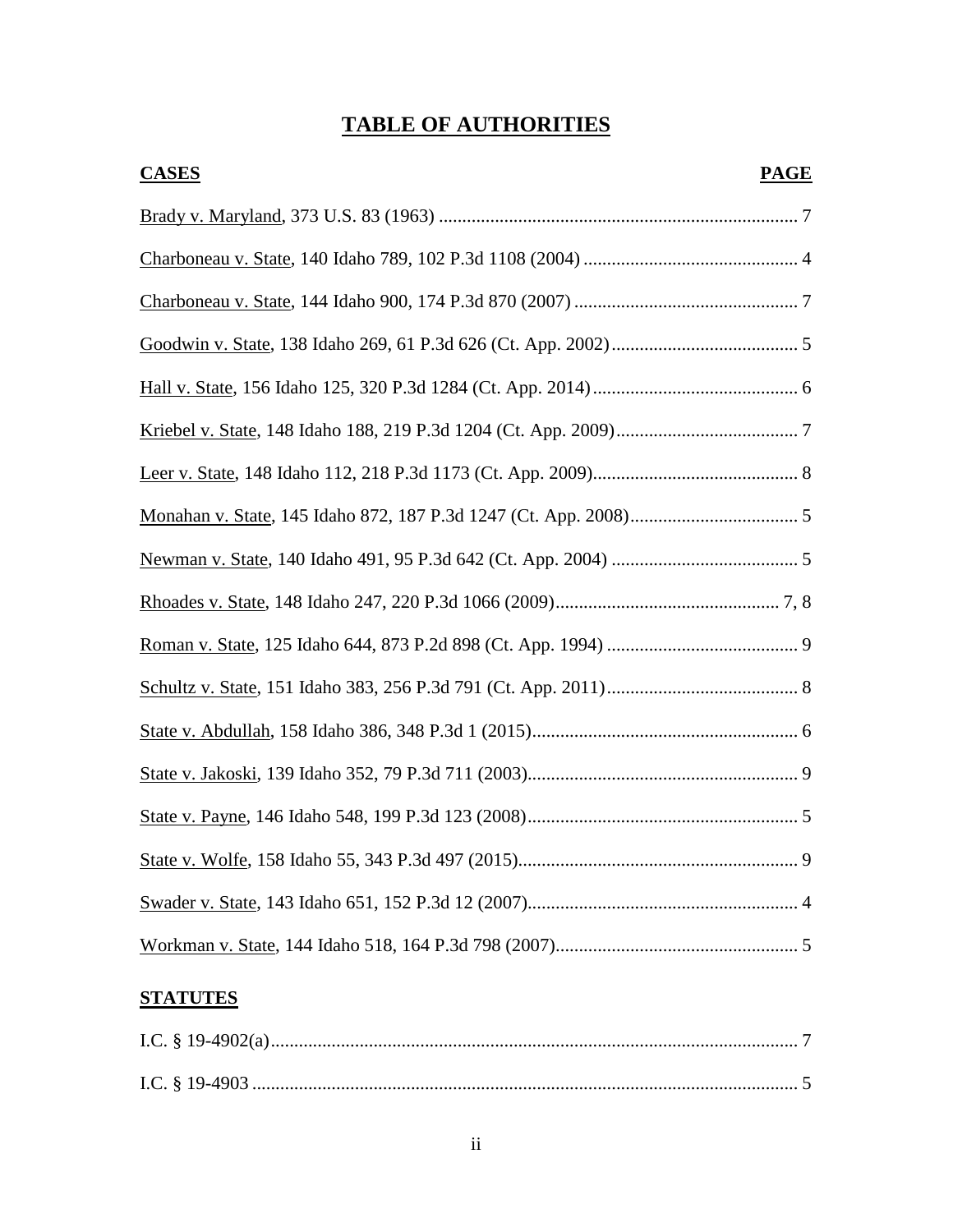#### STATEMENT OF THE CASE

#### Nature Of The Case

 $\overline{a}$ 

Luis Enrique Gonzalez appeals from the summary dismissal of his petition for postconviction relief. He challenges the denial of his motion for appointment of counsel.

#### Statement Of The Facts And Course Of The Proceedings

On February 27, 2017, Gonzalez filed a petition for post-conviction relief challenging his convictions for two counts of burglary and one count of grand theft, with a persistent violator sentencing enhancement. (R., p. 4.) Gonzalez moved for counsel to be appointed to represent him. (R., pp. 7-8.) The district court denied appointment of counsel and provided notice of intent to dismiss the petition. (R., pp. 9-12.) The denial of appointment of counsel was on two bases: first, "the Petitioner provides no facts in support of his claims," and, second, the petition is "untimely and could not be granted in any event." (R., pp. 10-11.)

Gonzalez responded to the denial of counsel and notice of intent to dismiss stating that he had previously attempted to file a petition,<sup>[1](#page-4-0)</sup> but that he had been instructed to put the criminal case caption on the petition and did not learn until "many months" later that the petition had been "filed incorrectly." (R., p. 14.) Gonzalez argued that the limitation period should have tolled from the filing in the criminal case until he received notice of the inadequacy of the prior filing. (R., pp. 14-15.)

The district court concluded that Gonzalez's reasons for not filing a timely petition did not rise to the level of an inability to file timely, and therefore did not toll the limitation

<span id="page-4-0"></span><sup>&</sup>lt;sup>1</sup> The district court noted the attempted filing in its original denial of counsel and notice of intent to dismiss. (R., p. 9.)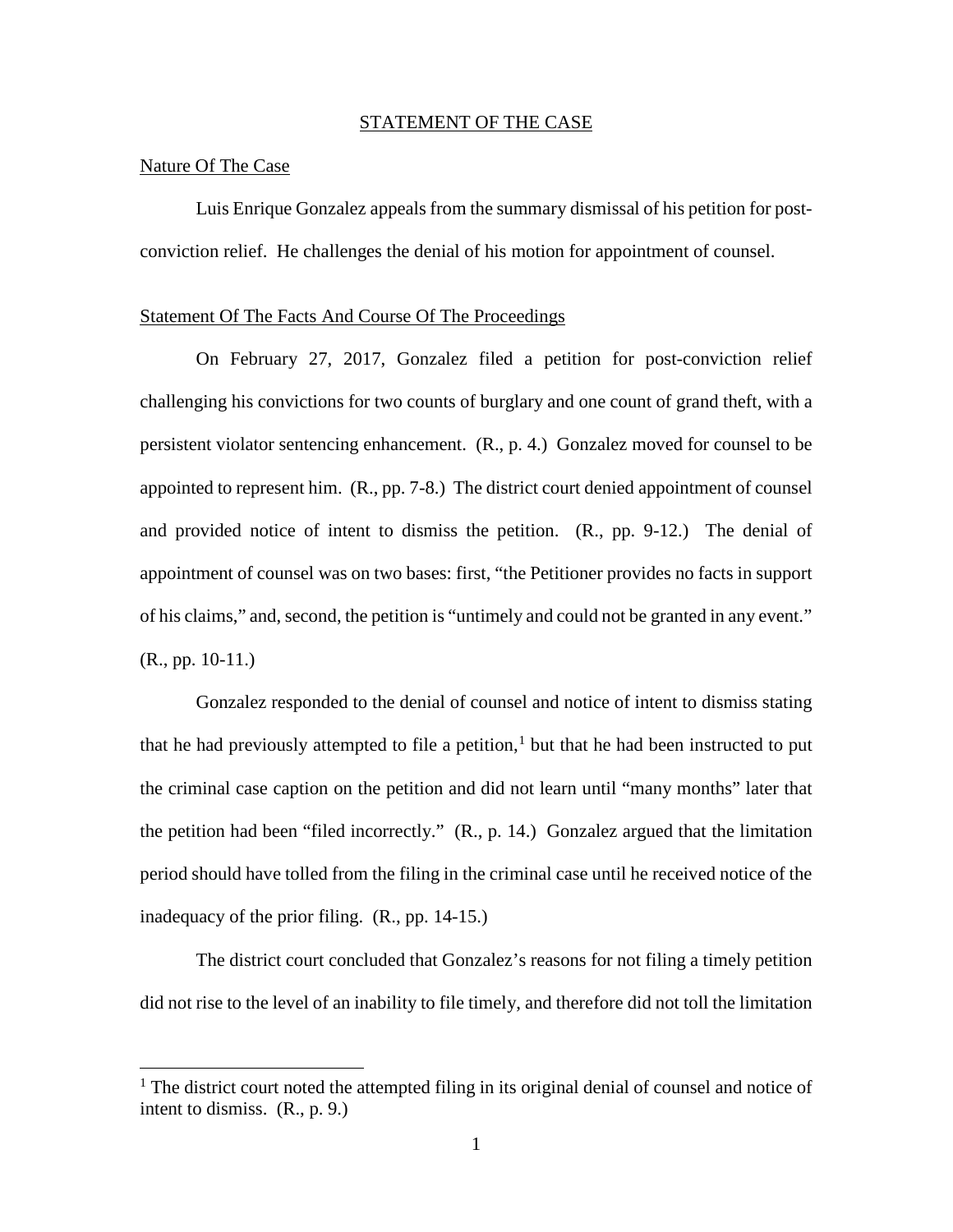period. (R., pp. 17-18.) The district court also stated that Gonzalez had not responded to the court's other ground for denying counsel and potentially dismissing, that the claims were not supported by facts, and concluded the "petition is subject to dismissal for that reason as well." (R., p. 18.)

Gonzalez filed a notice of appeal timely from the entry of judgment. (R., pp. 20- 24.)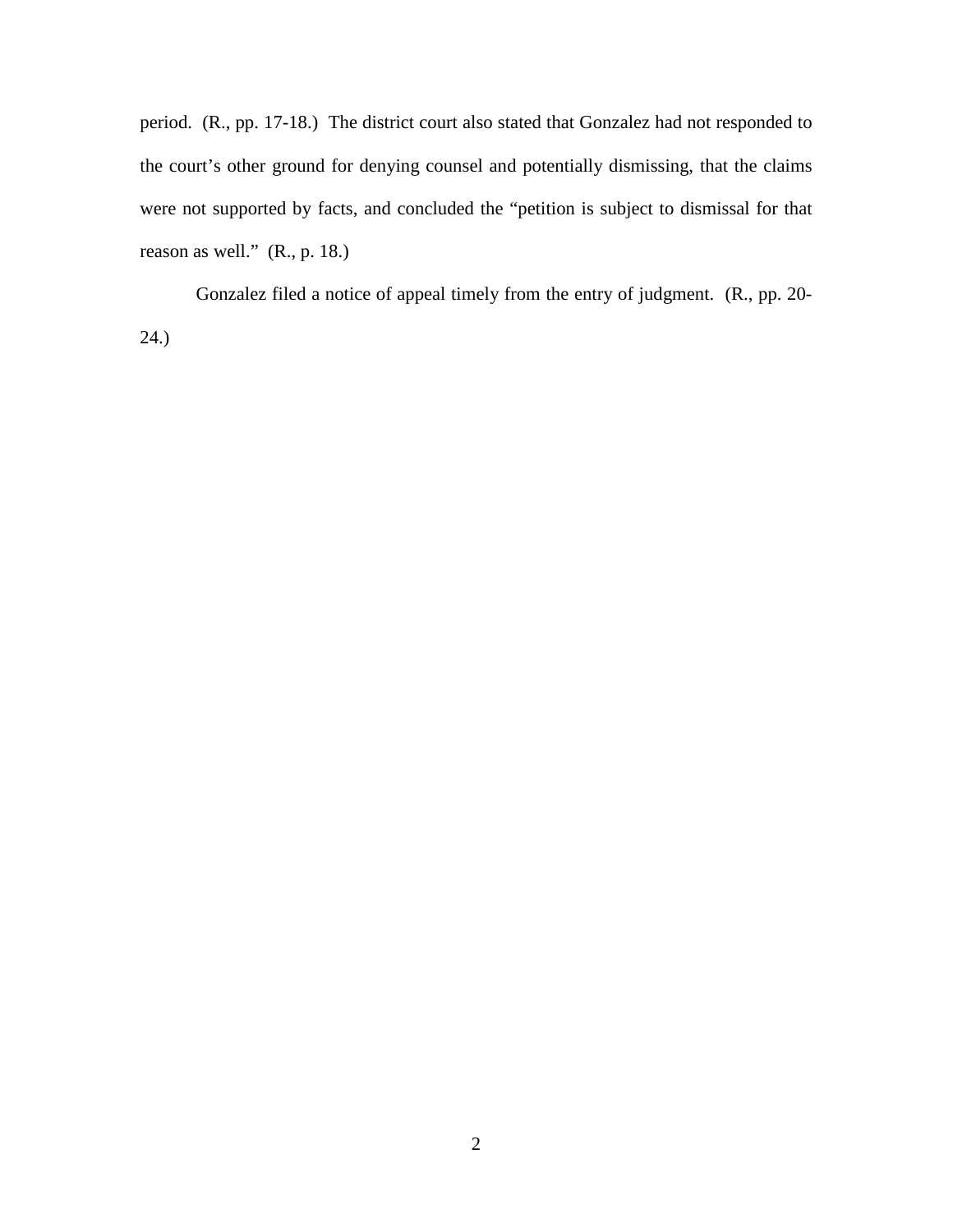#### **ISSUES**

Gonzalez states the issues on appeal as:

- I. Did the district court err when it held Mr. Gonzalez's petition for post-conviction relief was untimely?
- II. Did the district court err by denying Mr. Gonzalez's motion for appointment of counsel because he raised the possibility of a valid claim?

(Appellant's brief, p. 3.)

The state rephrases the issue as:

Has Gonzalez failed to show error in the denial of his motion for counsel where his petition does not set forth the possibility of a valid claim because it is untimely and fails to support any claims with facts?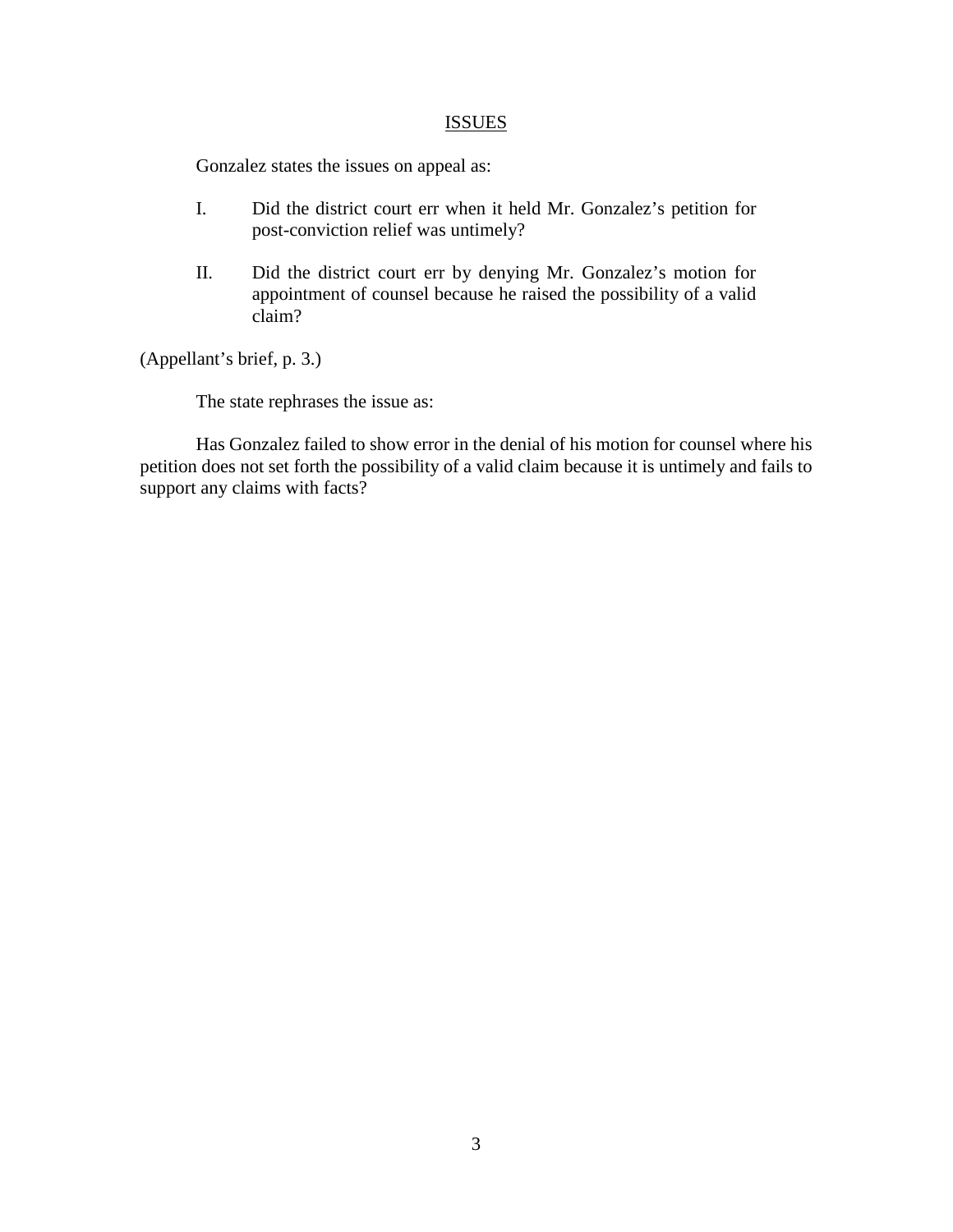#### ARGUMENT

#### The Petition Does Not Set Forth The Possibility Of A Valid Claim

#### A. Introduction

The district court denied Gonzalez's motion for the appointment of counsel after finding the petition "frivolous" because of "lack of factual support" for the claims and because the petition was "untimely and could not be granted." (R., pp. 10-11.) Gonzalez claims error on appeal, asserting that he did provide "sufficient facts" to merit appointment of counsel and the untimeliness of his petition was excused by "a clerical error in the caption." (Appellant's brief, pp. 4-9.) Review of the record shows Gonzalez has failed to demonstrate error by the district court.

### B. Standard Of Review

The decision to grant or deny a request for court-appointed counsel lies within the discretion of the district court. Charboneau v. State, 140 Idaho 789, 792, 102 P.3d 1108, 1111 (2004).

## C. Gonzalez's Claims Could Not Be Developed Into Viable Claims Even With The Assistance Of Counsel

 Post-conviction counsel should be appointed if the petitioner qualifies financially and "alleges facts showing the possibility of a valid claim such that a reasonable person with adequate means would be willing to retain counsel to conduct a further investigation into the claim." Swader v. State, 143 Idaho 651, 655, 152 P.3d 12, 16 (2007); see also Charboneau, 140 Idaho at 793, 102 P.3d at 1112. If the claims are so patently frivolous that there appears no possibility that they could be developed into a viable claim even with the assistance of counsel, the court may deny the motion for counsel and proceed with the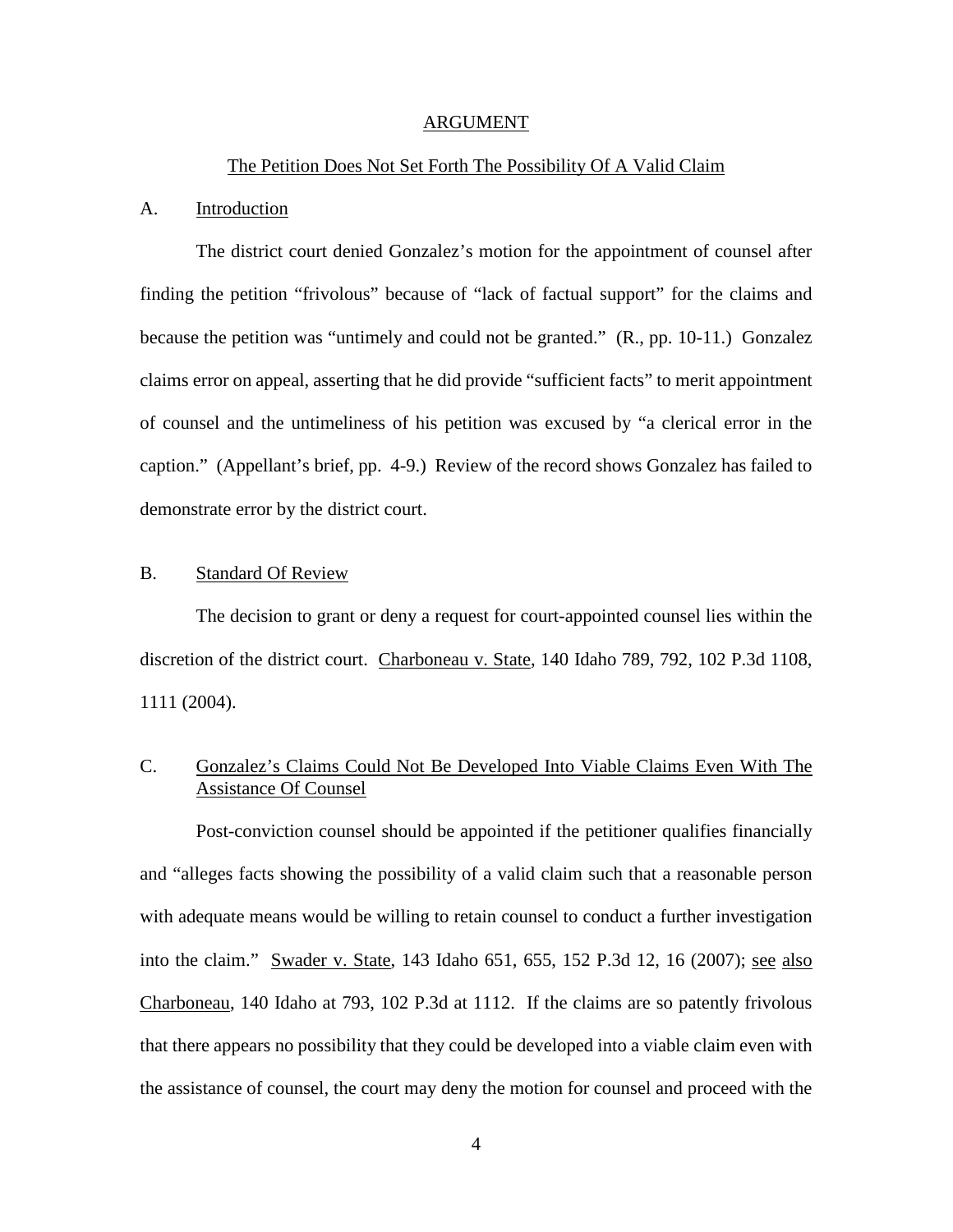usual procedure for dismissing meritless post-conviction petitions. Workman v. State, 144 Idaho 518, 529, 164 P.3d 798, 809 (2007); Newman v. State, 140 Idaho 491, 493, 95 P.3d 642, 644 (Ct. App. 2004). Review of the record in light of these standards shows no error by the district court because Gonzalez's claims were unsupported and time-barred and therefore frivolous.

## 1. Gonzalez's Claims Were Not Potentially Viable Because They Were Unsupported By Fact

The district court denied counsel after concluding the petition was frivolous because Gonzalez provided "no facts in support of his claims." (R., pp. 10-11; see also p. 18.) Review supports the district court's conclusion.

In post-conviction cases, the "application must contain much more than a short and plain statement of the claim that would suffice for a complaint under I.R.C.P. 8(a)(1)." Monahan v. State, 145 Idaho 872, 875, 187 P.3d 1247, 1250 (Ct. App. 2008) (quoting Goodwin v. State, 138 Idaho 269, 271, 61 P.3d 626, 628 (Ct. App. 2002)). Instead, the application must be supported by a statement that "specifically set[s] forth the grounds upon which the application is based."  $\underline{Id}$ . (citing I.C. § 19-4903). "The application must present or be accompanied by admissible evidence supporting its allegations, or the application will be subject to dismissal." State v. Payne, 146 Idaho 548, 561, 199 P.3d 123, 136 (2008) (citing I.C. § 19-4903). A request for counsel is properly denied where:

(a) the claim is conclusory and based upon alleged facts that are not or could not possibly be within the petitioner's personal knowledge, and no source of such information is indicated; (b) the district court has given notice that the petitioner's claim is inadequate because it is conclusory and not supported by any evidence; and (c) after receiving such notice from the trial court, the petitioner still fails to present a response indicating a source of information or basis of knowledge that, with the assistance of counsel, might develop into evidence that would substantiate the conclusory allegation.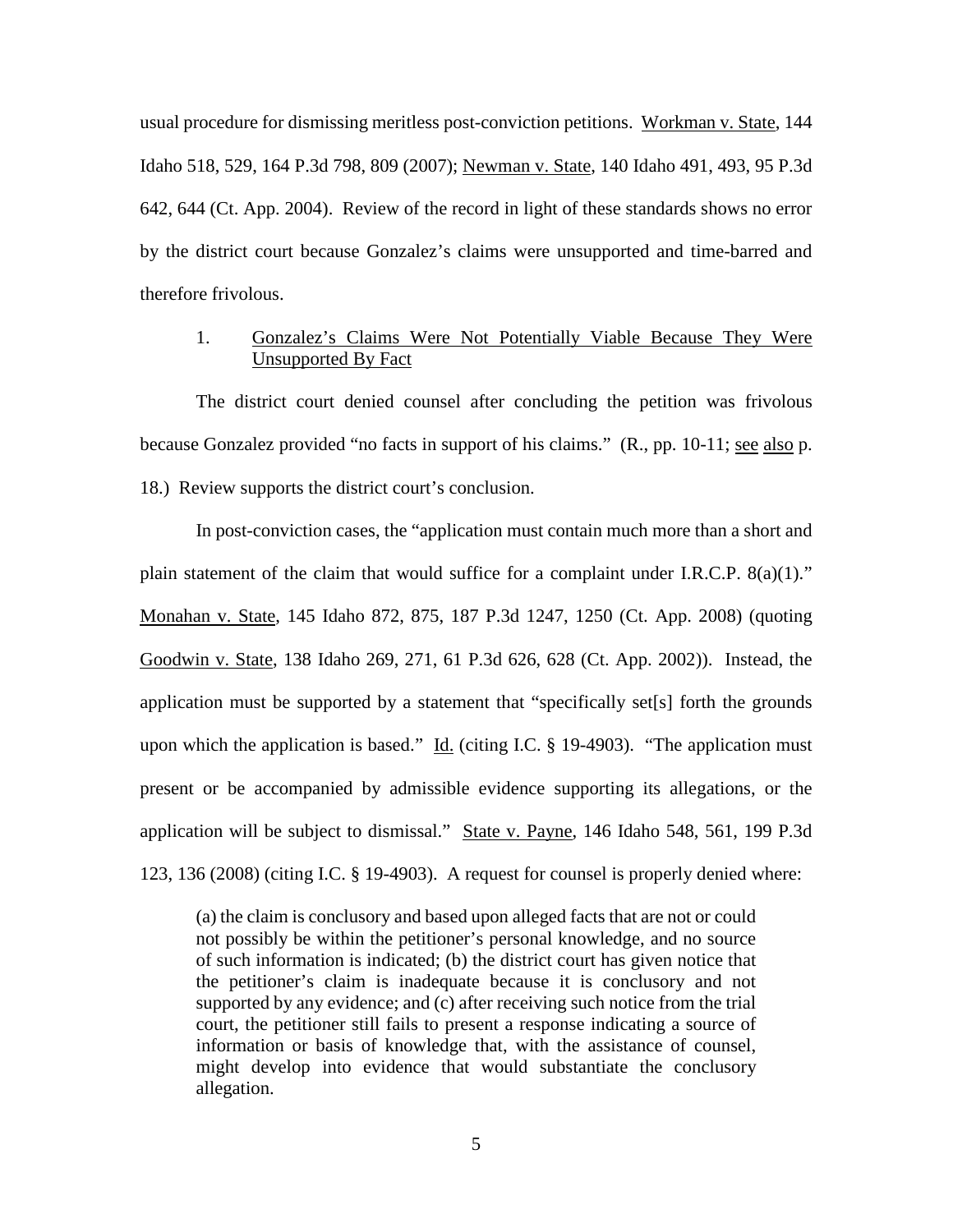Hall v. State, 156 Idaho 125, 131, 320 P.3d 1284, 1290 (Ct. App. 2014).

In this case Gonzalez asserted direct claims of "bias[ed] jurors on the panel at trial" and that he was "denied his Constitutional Right to have [an] alibi witness testify at trial" and claims of ineffective assistance of counsel for "not pursuing [an] alibi witness" and "not objecting to bias[ed] jurors on the panel." (R., pp. 4-5.) He provided no additional information regarding the alibi claims, but did state that juror "29" was biased because she was "friends with witness" and jurors "3" and "43" were "friends with Law Enforcement." (R., p. 4.)

All three factors from **Hall** are met here: The claims are conclusory and based upon alleged facts that are not or could not possibly be within the petitioner's personal knowledge, and no source of such information was indicated; Gonzalez was given notice that his claims were not supported by facts; and Gonzalez did not respond to the notice by providing any additional bases for his claims. Although Gonzalez claimed the three jurors were biased, he failed to show he personally knew of such bias or demonstrate what source of information would lead him to conclude they were biased. Even accepting as true that one juror knew a witness in the case and two jurors knew members of law enforcement, such is not enough to claim actual bias. See State v. Abdullah, 158 Idaho 386, 421-22, 348 P.3d 1, 36-37 (2015) (juror who can "lay aside his impression or opinion" need not be excused). Gonzalez also claims a right to an alibi witness but provides no information about who the witness would be or what that witness would testify to. Gonzalez failed to establish a non-frivolous claim by stating, without any underlying evidence, that jurors were biased and that no alibi evidence was presented at trial.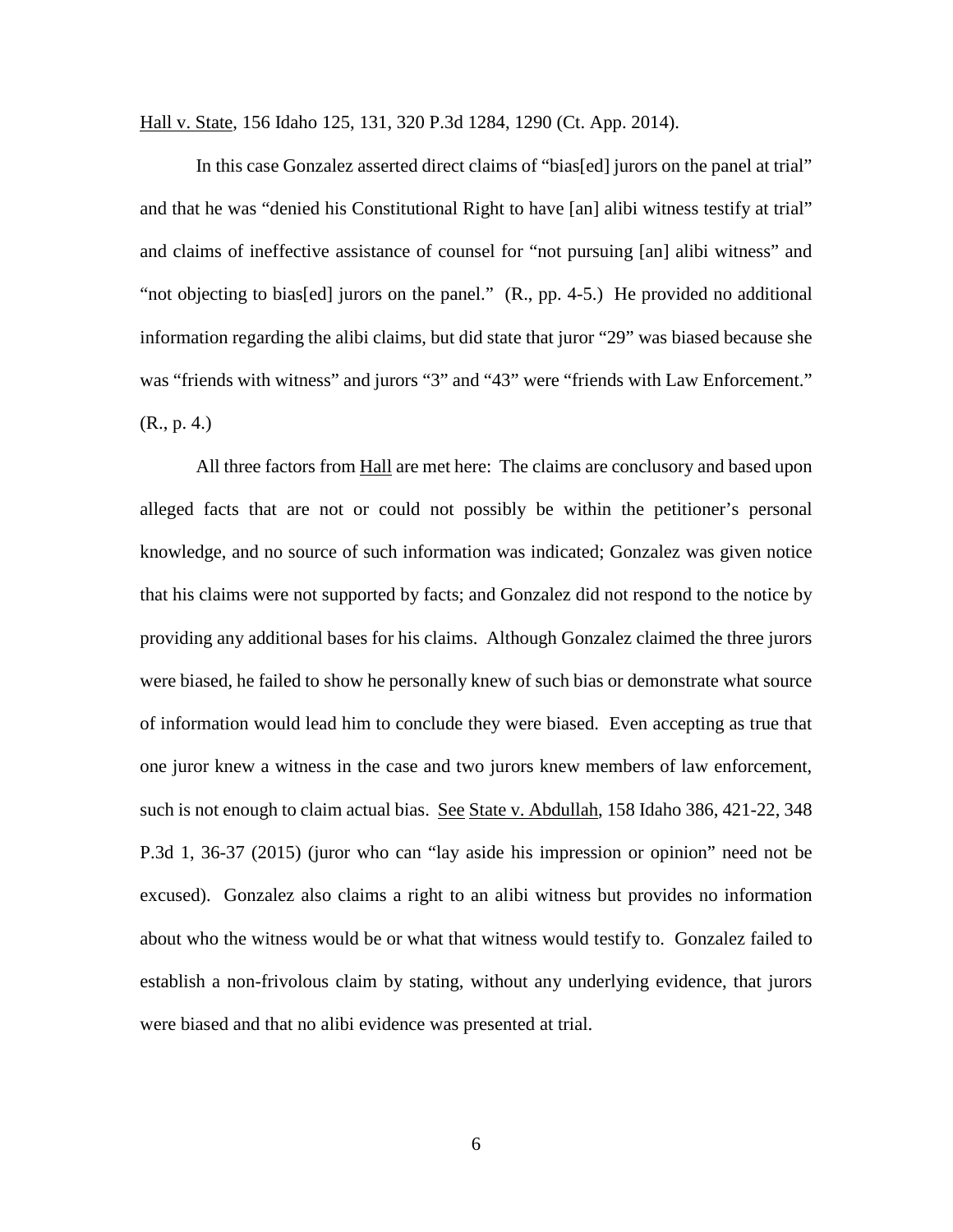Gonzalez argues he did present non-frivolous claims because he "identified the jurors and the reason for the bias" and that "counsel was ineffective for not pursuing an alibi witness." (Appellant's brief, p. 8.) As noted, however, merely stating conclusory allegations is insufficient to show a non-frivolous claim. The district court did not err in concluding that the claims were frivolous.

## 2. Gonzalez's Claims Were Not Potentially Viable Because They Were Untimely

A petition for post-conviction relief must be filed within one year of the determination of an appeal. Idaho Code § 19-4902(a). "In Idaho, equitable tolling of the statute of limitation for filing a post-conviction petition has been recognized" in two circumstances: (1) "where the petitioner was incarcerated in an out-of-state facility on an in-state conviction without legal representation or access to Idaho legal materials"; and (2) "where mental disease and/or psychotropic medication renders a petitioner incompetent and prevents petitioner from earlier pursuing challenges to his conviction." Kriebel v. State, 148 Idaho 188, 190, 219 P.3d 1204, 1206 (Ct. App. 2009) (citations omitted). The Idaho Supreme Court has also stated that, in cases involving "important due process issues," equitable tolling of the post-conviction statute of limitation may be appropriate. Rhoades v. State, 148 Idaho 247, 251, 220 P.3d 1066, 1070 (2009) (citations omitted).

However, even if tolling is permitted to allow consideration of an "important due process" claim, the claim "must still be pursued in a timely fashion," meaning within a reasonable time from when the claim is discovered. Rhoades, 148 Idaho at 251, 220 P.3d at 1070 (citing Charboneau v. State, 144 Idaho 900, 174 P.3d 870 (2007)). Thus, for example, tolling may be warranted in a case involving a claim that the state suppressed exculpatory evidence under Brady v. Maryland, 373 U.S. 83 (1963), until a reasonable time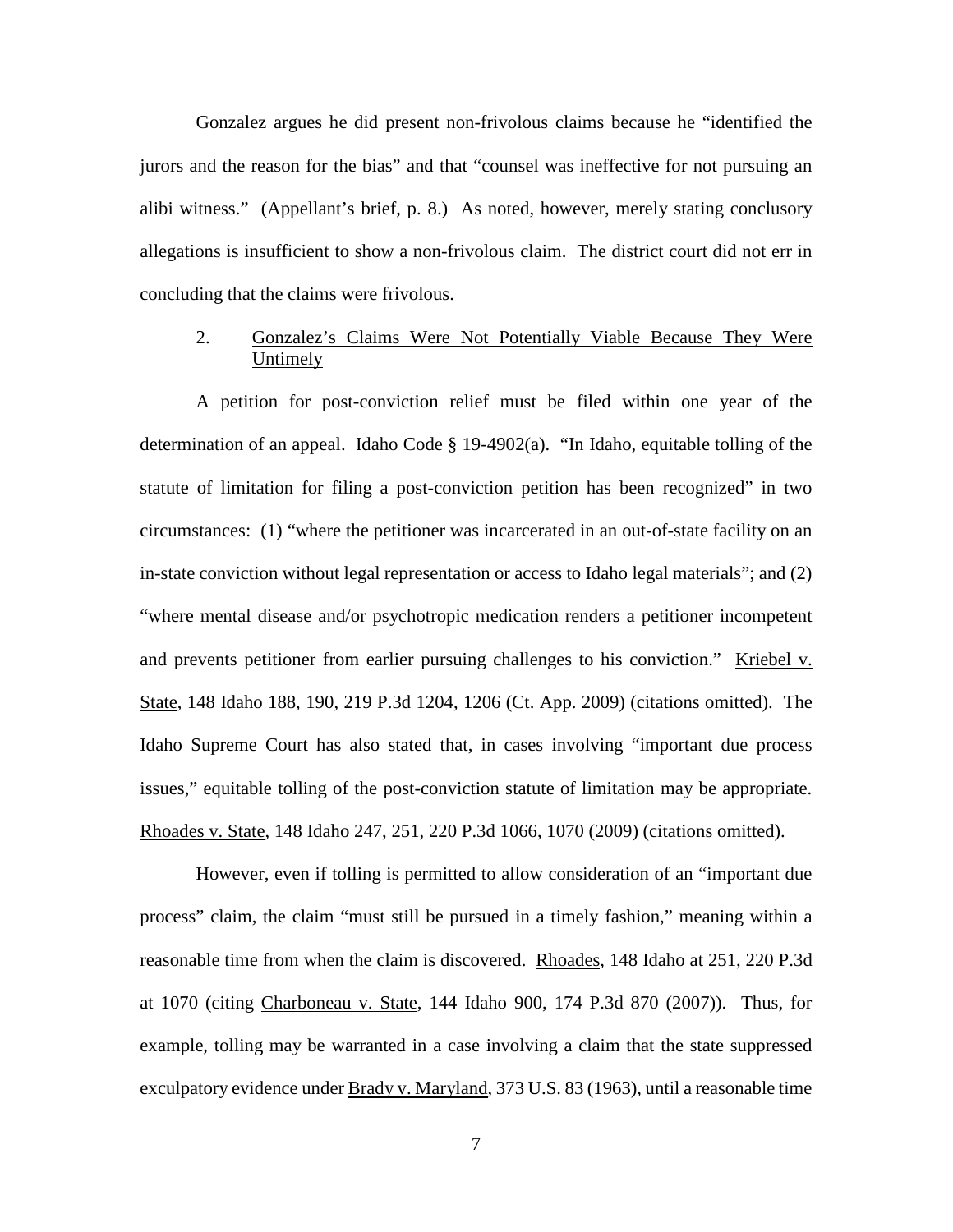after the factual basis of the alleged misconduct is discovered. See Rhoades, 148 Idaho at 251, 220 P.3d at 1070. On the other hand, if the factual basis of a claim is known, or should have been known, within the limitation period, tolling is not appropriate. Id. at 253, 220 P.3d at 1072. Ineffective assistance of trial counsel is an example of a claim that "should be reasonably known immediately upon the completion of the trial and can be raised in a post-conviction petition." Id. (quotations and citations omitted).

The district court relied on Leer v. State, 148 Idaho 112, 218 P.3d 1173 (Ct. App. 2009), when it concluded that the attempt to file a petition did not toll the statute of limitations for filing a post-conviction petition.  $(R_n, pp. 11-12, n. 1.)$  In Leer the petitioner filed a motion for appointment of counsel, and the district court held that this was sufficient to toll the statute of limitations. Id. at 114, 218 P.3d at 1175. In reversing, the Idaho Court of Appeals stated that equitable tolling applied "only in rare and exceptional circumstances beyond the petitioner's control that prevented him or her from filing a timely petition." Id. at 115, 218 P.3d at 1176. In this case the district court was correct because an unsuccessful initial attempt to file a petition was not a rare and exceptional circumstance beyond Gonzalez's control that prevented him from filing a timely petition. Gonzalez's failed attempt to initiate a post-conviction action tolled the limitation period no better than Leer's. See also Schultz v. State, 151 Idaho 383, 256 P.3d 791 (Ct. App. 2011) ("mistaken belief" petitioner had more time to file because of filing of untimely notice of appeal did not toll time for filing petition). The district court's conclusion that the petition was untimely and that Gonzalez had not presented a viable claim of tolling is supported by the record.

Gonzalez does not contest, or even address, the district court's determination that the statute of limitations did not toll, but rather claims that the case was actually initiated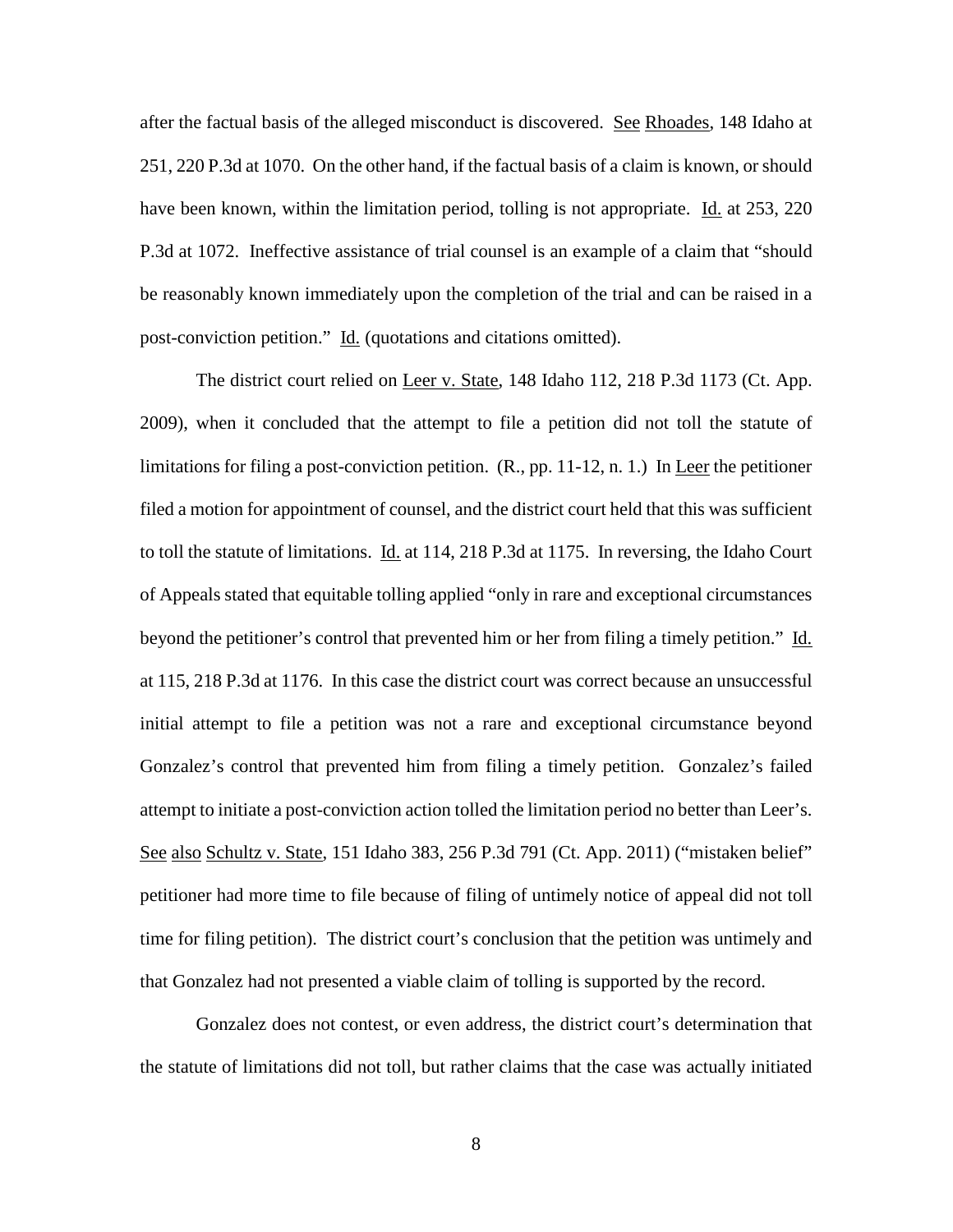by the filing in the criminal case on July 18, 2016, within the limitation period. (Appellant's brief, pp. 5-6.) This argument lacks merit.

First, Gonzalez has failed to establish that this Court has jurisdiction to consider his argument. State v. Wolfe, 158 Idaho 55, 60, 343 P.3d 497, 502 (2015) (court "must have appellate jurisdiction over a claim before it can reach the claim's merits"). "A timely appeal is necessary to vest jurisdiction in this Court to review issues raised with respect to the district court's actions." Id. at 60, 343 P.3d at 502. The record in this case shows a petition filed on February 27, 2017. (R., p. 4.) It contains no other petition. The only evidence of another petition is in a motion to augment with the register of action in a different case (the underlying criminal case). The notice of appeal is only from this case. (R., p. 22.) Whether a different document, not filed in this case, was sufficient to initiate a post-conviction case is not an issue this Court has jurisdiction to consider.

Second, the record does not establish the July 18, 2016, attempted filing was sufficient to open a post-conviction case. "A post-conviction proceeding is not an extension of the criminal case from which it arises. Rather, it is a separate civil action in which the applicant bears the burden of proof imposed upon a civil plaintiff." Roman v. State, 125 Idaho 644, 648, 873 P.2d 898, 902 (Ct. App. 1994). "It would be too much of a stretch to hold that a motion filed in a criminal case can be considered as a pleading commencing civil litigation." State v. Jakoski, 139 Idaho 352, 355, 79 P.3d 711, 714 (2003). Gonzalez has failed to establish that whatever document he attempted to file in the criminal case was sufficient to initiate a post-conviction civil case, regardless of form or substance.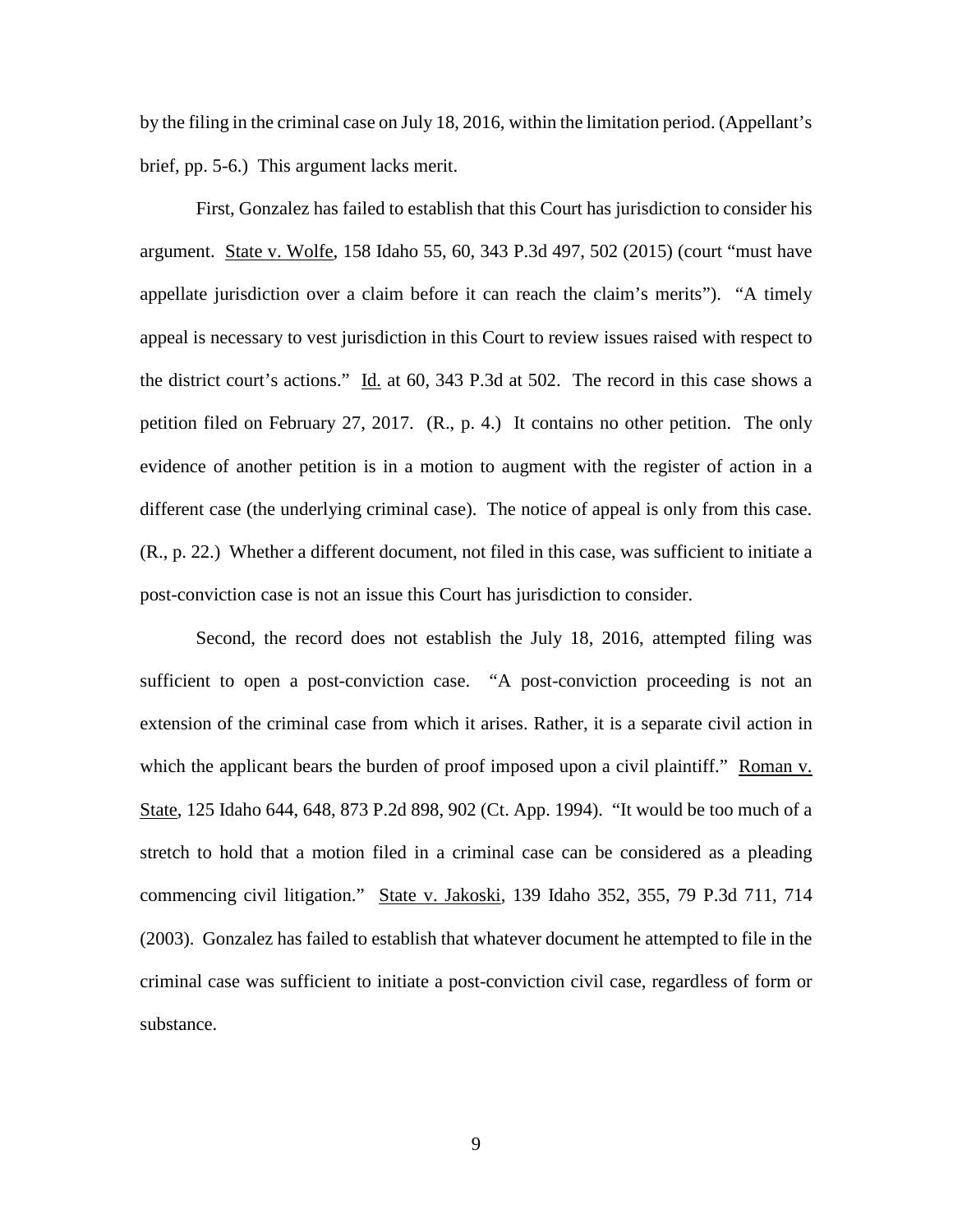Third, even accepting the merits of Gonzalez's argument that the attempted filing of a petition in the criminal case initiated a valid post-conviction case, the argument is irrelevant. The existence of a previously filed post-conviction case would make this one successive, but not timely. Because the petition in this case is untimely regardless of whether the July 18, 2016, attempted filing initiated a post-conviction case, Gonzalez's argument fails because it does not show that he was entitled to counsel to represent him on *this* petition in *this* case.

The district court concluded that Gonzalez's allegations were frivolous because they were untimely. Gonzalez's argument that a different filing in a different case should have been treated as a post-conviction petition is irrelevant and without merit. Gonzalez has failed to show error in the denial of his motion for appointment of counsel.

#### **CONCLUSION**

The state respectfully requests this Court to affirm the summary dismissal of Gonzalez's petition for post-conviction relief.

DATED this 30th day of November, 2017.

 /s/ Kenneth K. Jorgensen\_\_\_\_\_\_\_\_\_\_\_\_\_ KENNETH K. JORGENSEN Deputy Attorney General